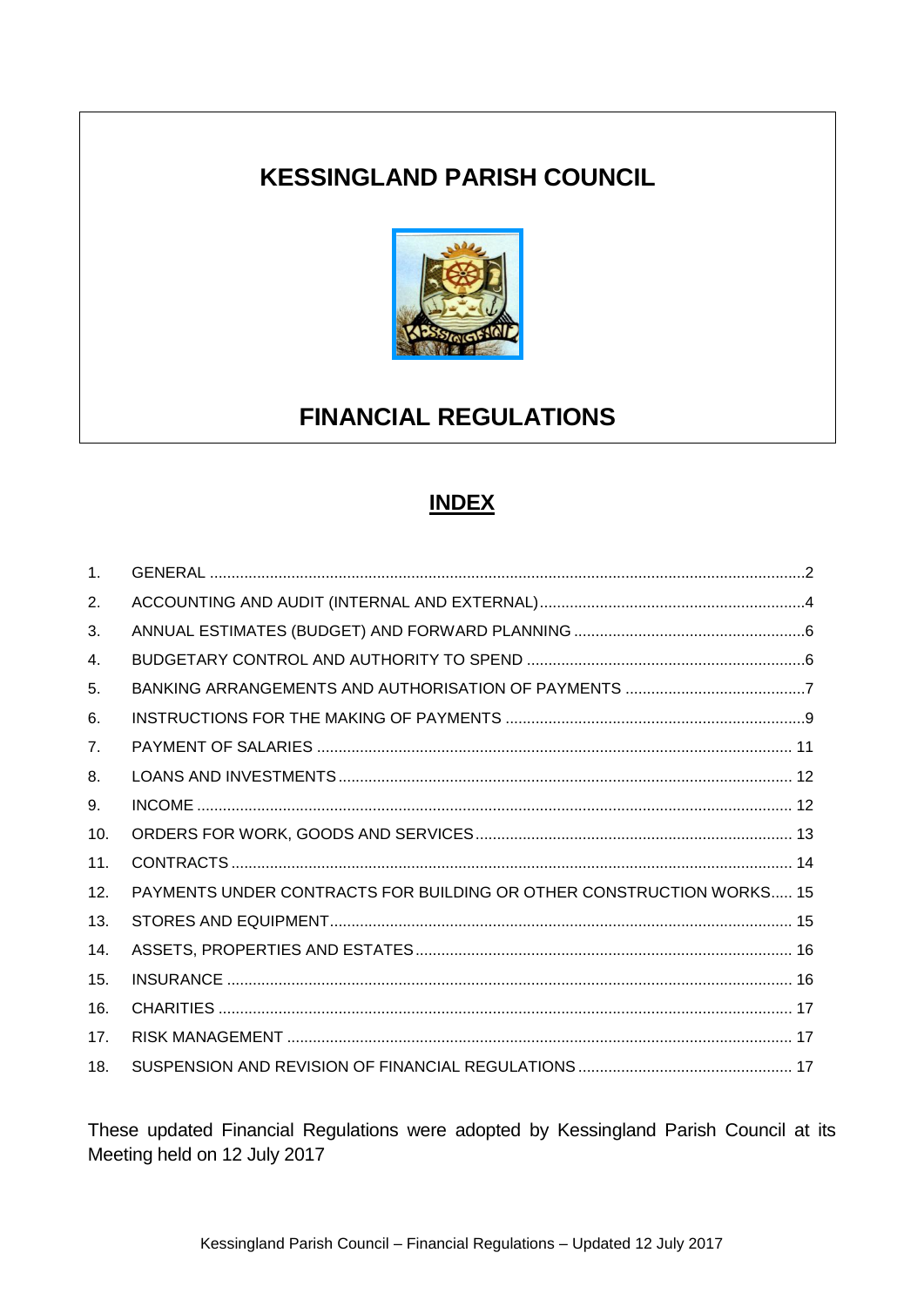## <span id="page-1-0"></span>**1. GENERAL**

- 1.1. These financial regulations govern the conduct of financial management by the council and may only be amended or varied by resolution of the council. Financial regulations are one of the council's three governing policy documents providing procedural guidance for members and officers. Financial regulations must be observed in conjunction with the council's standing orders<sup>1</sup> and any individual financial regulations relating to contracts.
- 1.2. The council is responsible in law for ensuring that its financial management is adequate and effective and that the council has a sound system of internal control which facilitates the effective exercise of the council's functions, including arrangements for the management of risk.
- 1.3. The council's accounting control systems must include measures:
	- for the timely production of accounts;
	- that provide for the safe and efficient safeguarding of public money;
	- to prevent and detect inaccuracy and fraud; and
	- identifying the duties of officers.
- 1.4. These financial regulations demonstrate how the council meets these responsibilities and requirements.
- 1.5. At least once a year, prior to approving the Annual Governance Statement, the council must review the effectiveness of its system of internal control which shall be in accordance with proper practices.
- 1.6. A breach of these Regulations by an employee is gross misconduct.
- 1.7. Members of Council are expected to follow the instructions within these Regulations and not to entice employees to breach them. Failure to follow instructions within these Regulations brings the office of Councillor into disrepute.
- 1.8. The Responsible Financial Officer (RFO) holds a statutory office to be appointed by the council. [The Clerk has been appointed as RFO for this council and these regulations will apply accordingly.]
- 1.9. The RFO;
	- acts under the policy direction of the council;
	- administers the council's financial affairs in accordance with all Acts, Regulations and proper practices;
	- determines on behalf of the council its accounting records and accounting control systems;

<sup>1</sup> <sup>1</sup> Model standing orders for councils are available in Local Councils Explained © 2013 National Association of Local Councils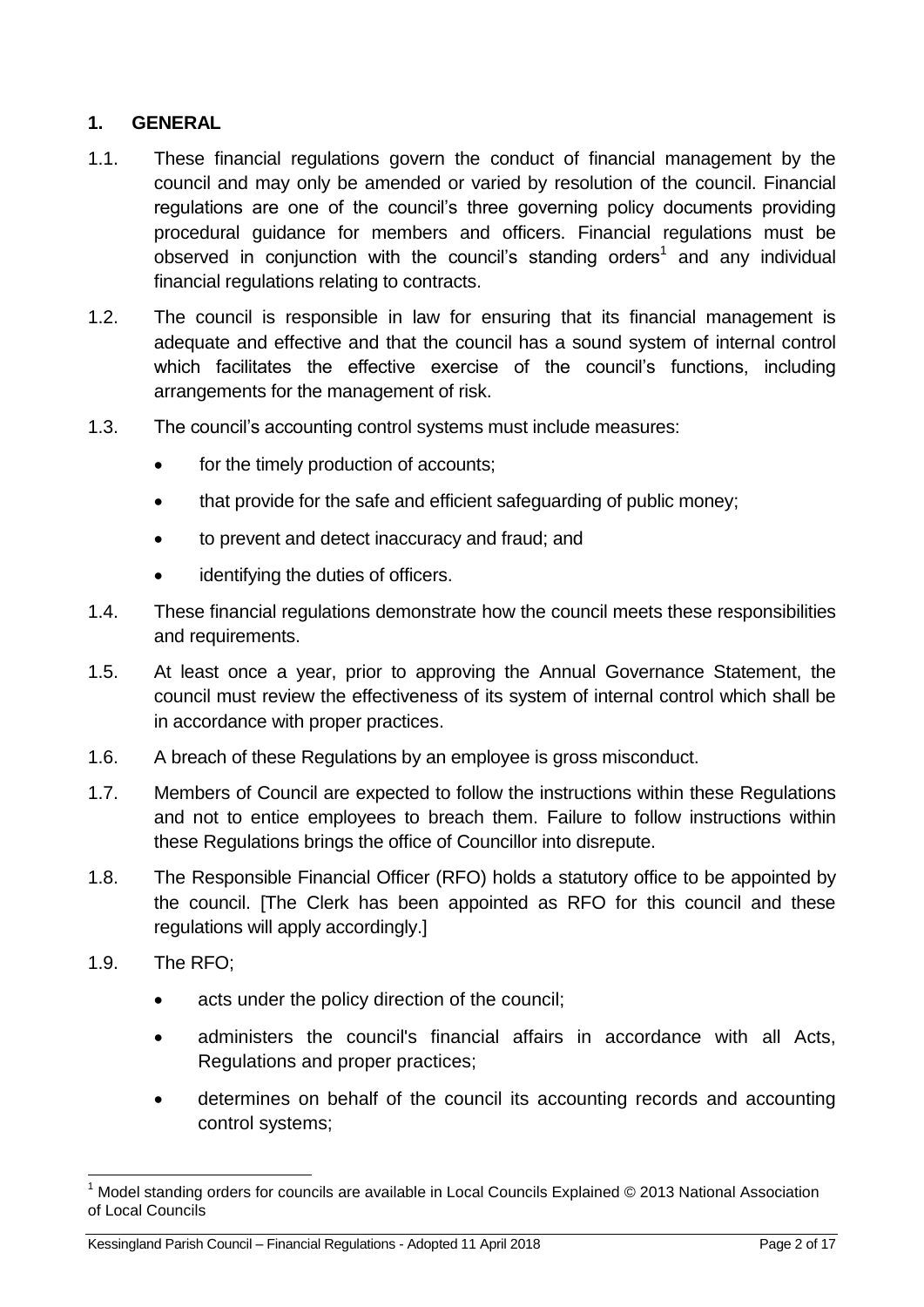- ensures the accounting control systems are observed;
- maintains the accounting records of the council up to date in accordance with proper practices;
- assists the council to secure economy, efficiency and effectiveness in the use of its resources; and
- produces financial management information as required by the council.
- 1.10. The accounting records determined by the RFO shall be sufficient to show and explain the council's transactions and to enable the RFO to ensure that any income and expenditure account and statement of balances, or record of receipts and payments and additional information, as the case may be, or management information prepared for the council from time to time comply with the Accounts and Audit Regulations<sup>2</sup>.
- 1.11. The accounting records determined by the RFO shall in particular contain:
	- entries from day to day of all sums of money received and expended by the council and the matters to which the income and expenditure or receipts and payments account relate;
	- a record of the assets and liabilities of the council; and
	- wherever relevant, a record of the council's income and expenditure in relation to claims made, or to be made, for any contribution, grant or subsidy.
- 1.12. The accounting control systems determined by the RFO shall include:
	- procedures to ensure that the financial transactions of the council are recorded as soon as reasonably practicable and as accurately and reasonably as possible;
	- procedures to enable the prevention and detection of inaccuracies and fraud and the ability to reconstruct any lost records;
	- identification of the duties of officers dealing with financial transactions and division of responsibilities of those officers in relation to significant transactions;
	- procedures to ensure that uncollectable amounts, including any bad debts are not submitted to the council for approval to be written off except with the approval of the RFO and that the approvals are shown in the accounting records; and
	- measures to ensure that risk is properly managed.
- 1.13. The council is not empowered by these Regulations or otherwise to delegate certain specified decisions. In particular any decision regarding:

 2 In England - Accounts and Audit (England) Regulations 2011/817 In Wales - Accounts and Audit (Wales) Regulations 2005/368

Kessingland Parish Council – Financial Regulations - Adopted 11 April 2018 **Page 3 of 17** Page 3 of 17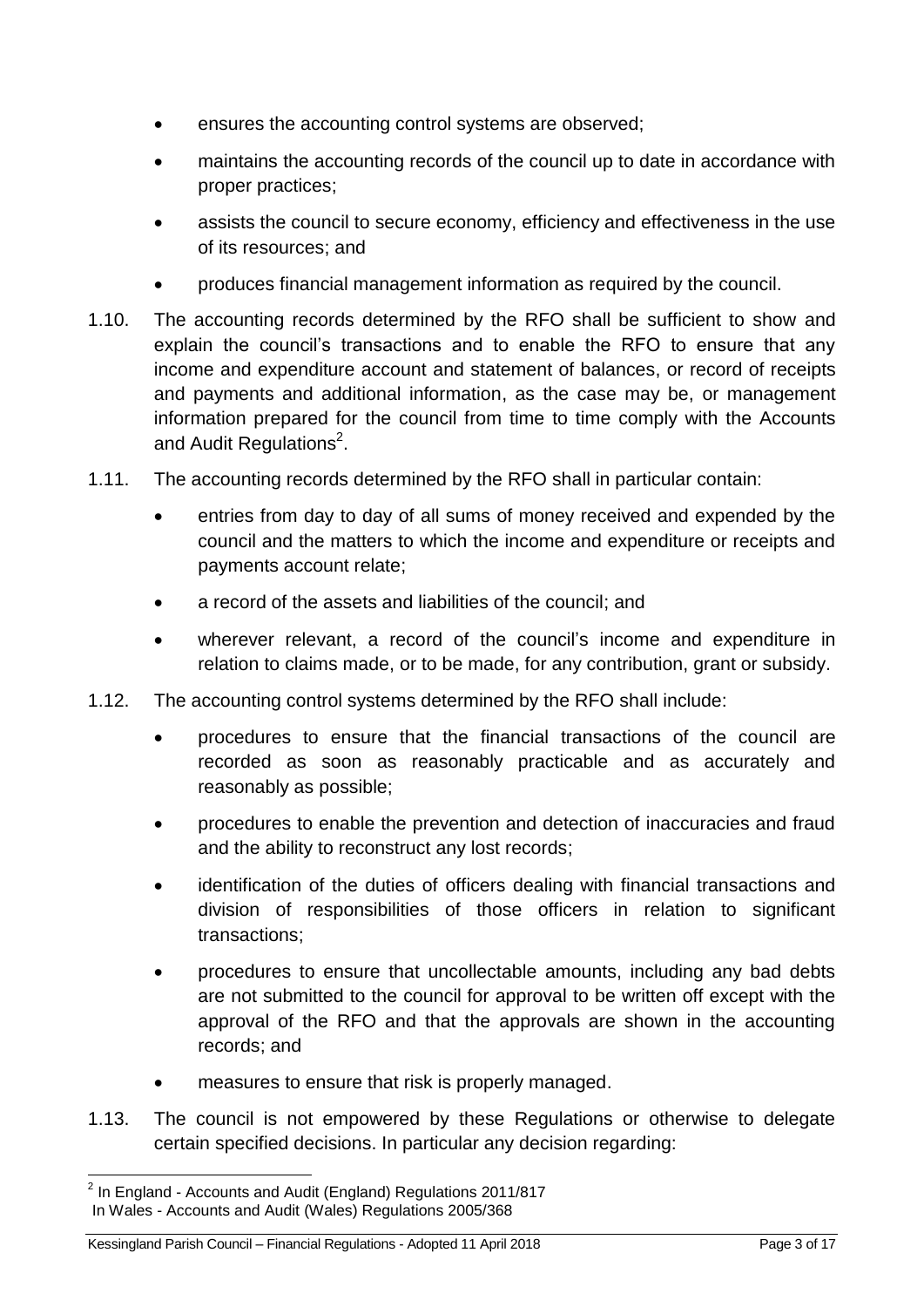- setting the final budget or the precept (Council Tax Requirement);
- approving accounting statements;
- approving an annual governance statement;
- borrowing;
- writing off bad debts;
- declaring eligibility for the General Power of Competence; and
- addressing recommendations in any report from the internal or external auditors,

shall be a matter for the full council only.

- 1.14. In addition the council must:
	- determine and keep under regular review the bank mandate for all council bank accounts;
	- approve any grant or a single commitment in excess of £5,000; and
	- in respect of the annual salary for any employee have regard to recommendations about annual salaries of employees made by the relevant Committee in accordance with its terms of reference.
- 1.15. In these financial regulations, references to the Accounts and Audit Regulations or 'the regulations' shall mean the regulations issued under the provisions of section 27 of the Audit Commission Act 1998, or any superseding legislation, and then in force unless otherwise specified.

In these financial regulations the term 'proper practice' or 'proper practices' shall refer to guidance issued in *Governance and Accountability for Local Councils – a Practitioners' Guide (England)* issued by the Joint Practitioners Advisory Group (JPAG), available from the websites of NALC and the Society for Local Council Clerks (SLCC) or *Governance and Accountability for Local Councils in Wales - A Practitioners' Guide*, available from the websites of One Voice Wales (OVW) and SLCC as appropriate.

## <span id="page-3-0"></span>**2. ACCOUNTING AND AUDIT (INTERNAL AND EXTERNAL)**

- 2.1. All accounting procedures and financial records of the council shall be determined by the RFO in accordance with the Accounts and Audit Regulations, appropriate Guidance and proper practices.
- 2.2. On a regular basis, at least once in each quarter, and at each financial year end, a member other than the Chairman shall be appointed to verify bank reconciliations (for all accounts) produced by the RFO. The member shall sign the reconciliations and the original bank statements (or similar document) as evidence of verification. This activity shall on conclusion be reported, including any exceptions, to and noted by the council.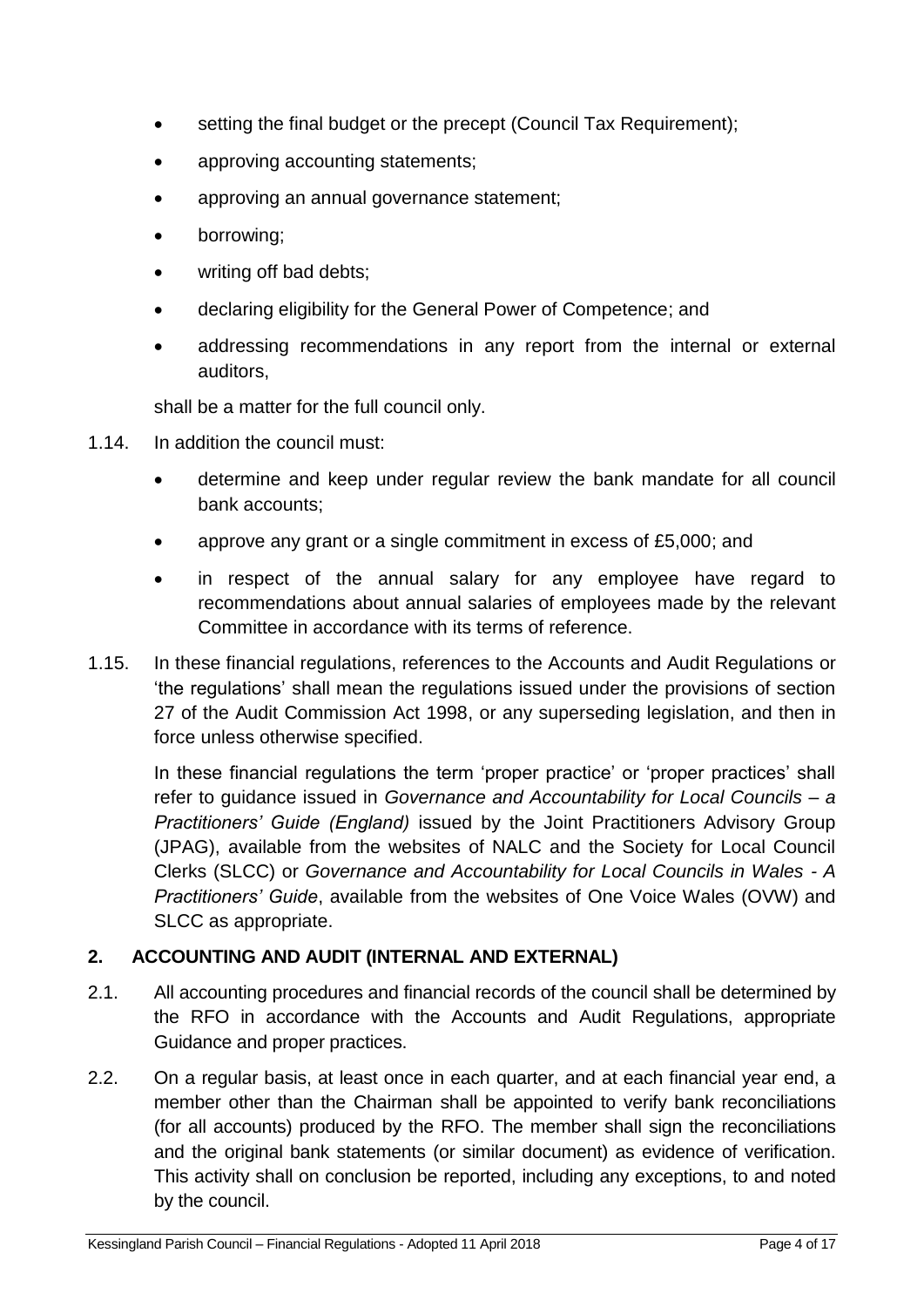- 2.3. The RFO shall complete the annual statement of accounts, annual report, and any related documents of the council contained in the Annual Return (as specified in proper practices) as soon as practicable after the end of the financial year and having certified the accounts shall submit them and report thereon to the council within the timescales set by the Accounts and Audit Regulations.
- 2.4. The council shall ensure that there is an adequate and effective system of internal audit of its accounting records, and of its system of internal control in accordance with proper practices. Any officer or member of the council shall make available such documents and records as appear to the council to be necessary for the purpose of the audit and shall, as directed by the council, supply the RFO, internal auditor, or external auditor with such information and explanation as the council considers necessary for that purpose.
- 2.5. The internal auditor shall be appointed by and shall carry out the work in relation to internal controls required by the council in accordance with proper practices.
- 2.6. The internal auditor shall:
	- be competent and independent of the financial operations of the council;
	- report to council in writing, or in person, on a regular basis with a minimum of one annual written report during each financial year;
	- to demonstrate competence, objectivity and independence, be free from any actual or perceived conflicts of interest, including those arising from family relationships; and
	- have no involvement in the financial decision making, management or control of the council.
- 2.7. Internal or external auditors may not under any circumstances:
	- perform any operational duties for the council;
	- initiate or approve accounting transactions; or
	- direct the activities of any council employee, except to the extent that such employees have been appropriately assigned to assist the internal auditor.
- 2.8. For the avoidance of doubt, in relation to internal audit the terms 'independent' and 'independence' shall have the same meaning as is described in proper practices.
- 2.9. The RFO shall make arrangements for the exercise of electors' rights in relation to the accounts including the opportunity to inspect the accounts, books, and vouchers and display or publish any notices and statements of account required by Audit Commission Act 1998, or any superseding legislation, and the Accounts and Audit Regulations.
- 2.10. The RFO shall, without undue delay, bring to the attention of all councillors any correspondence or report from internal or external auditors.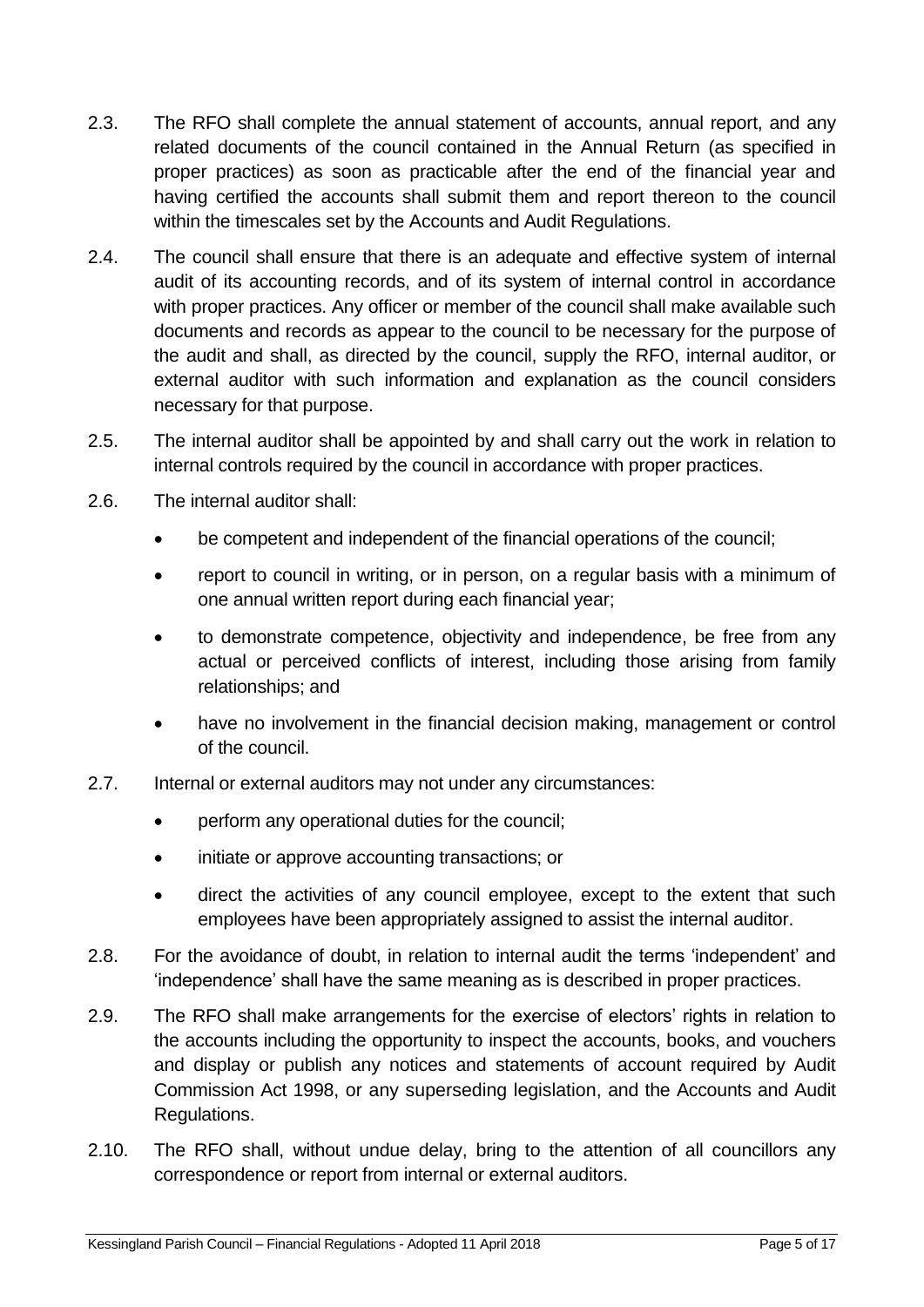## <span id="page-5-0"></span>**3. ANNUAL ESTIMATES (BUDGET) AND FORWARD PLANNING**

- 3.1. The Parish Council shall review its three year forecast of revenue and capital receipts and payments. Having regard to the forecast, it shall thereafter formulate and submit proposals for the following financial year to the council not later than the end of November each year including any proposals for revising the forecast.
- 3.2. The RFO must each year, by no later than December, prepare detailed estimates of all receipts and payments including the use of reserves and all sources of funding for the following financial year in the form of a budget to be considered by the council.
- 3.3. The council shall consider annual budget proposals in relation to the council's three year forecast of revenue and capital receipts and payments including recommendations for the use of reserves and sources of funding and update the forecast accordingly.
- 3.4. The council shall fix the precept (council tax requirement), and relevant basic amount of council tax to be levied for the ensuing financial year not later than by the end of January each year. The RFO shall issue the precept to the billing authority and shall supply each member with a copy of the approved annual budget.
- 3.5. The approved annual budget shall form the basis of financial control for the ensuing year

#### <span id="page-5-1"></span>**4. BUDGETARY CONTROL AND AUTHORITY TO SPEND**

- 4.1. Expenditure on revenue items may be authorised up to the amounts included for that class of expenditure in the approved budget. This authority is to be determined by:
	- the council for all items over £5,000;
	- a duly delegated committee of the council for items over £250; or
	- the Clerk, in conjunction with Chairman of Council or Chairman of the appropriate committee, for any items below £250.

Such authority is to be evidenced by a Minute or by an authorisation slip duly signed by the Clerk, and where necessary also by the appropriate Chairman.

Contracts may not be disaggregated to avoid controls imposed by these regulations.

- 4.2. No expenditure may be authorised that will exceed the amount provided in the revenue budget for that class of expenditure other than by resolution of the council, or duly delegated committee. During the budget year and with the approval of council having considered fully the implications for public services, unspent and available amounts may be moved to other budget headings or to an earmarked reserve as appropriate ('virement').
- 4.3. Unspent provisions in the revenue or capital budgets for completed projects shall not be carried forward to a subsequent year.
- 4.4. The salary budgets are to be reviewed at least annually in October for the following financial year and such review shall be evidenced by a hard copy schedule signed by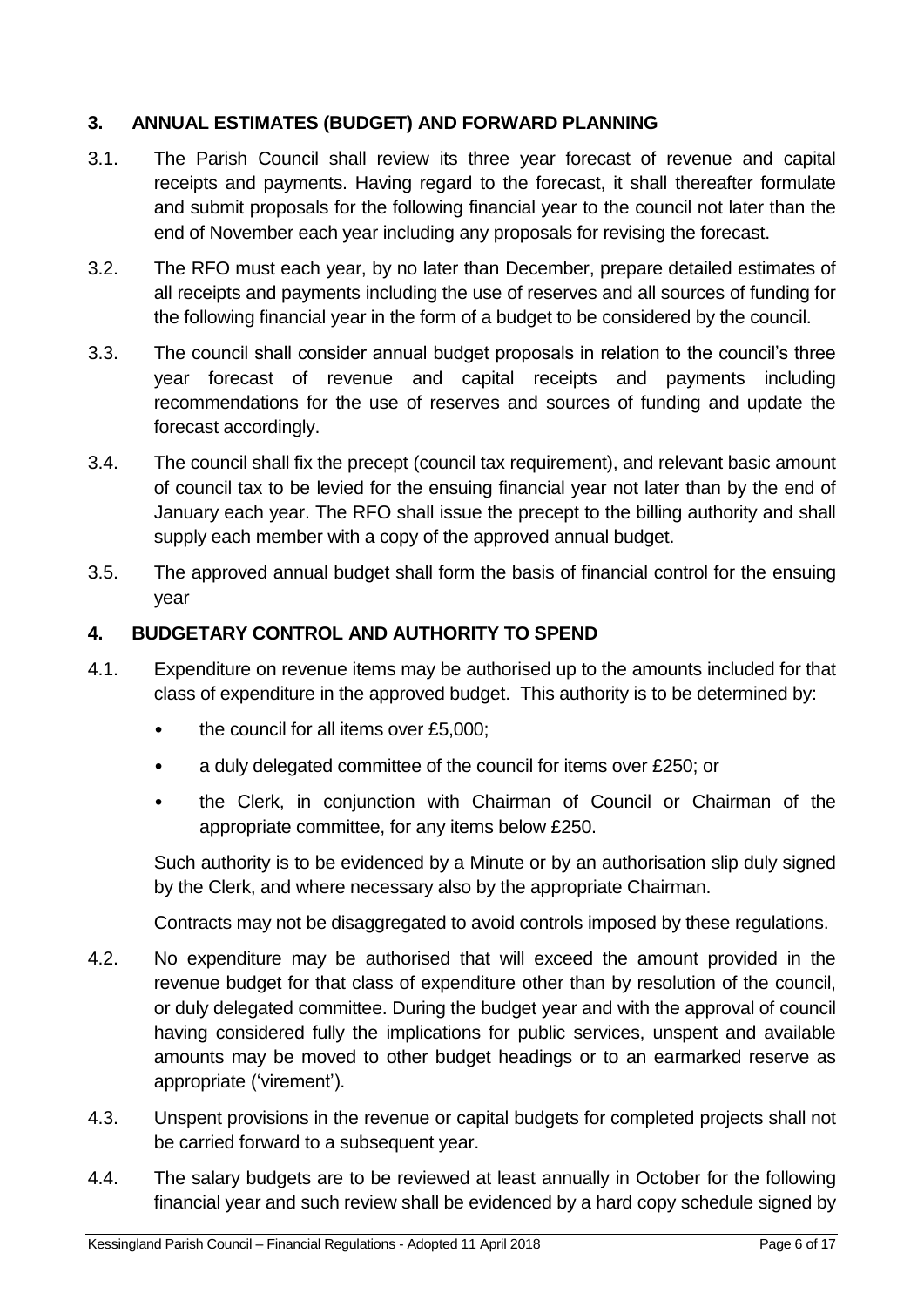the Clerk and the Chairman of Council or relevant committee. The RFO will inform committees of any changes impacting on their budget requirement for the coming year in good time.

- 4.5. In cases of extreme risk to the delivery of council services, the clerk may authorise revenue expenditure on behalf of the council which in the clerk's judgement it is necessary to carry out. Such expenditure includes repair, replacement or other work, whether or not there is any budgetary provision for the expenditure, subject to a limit of £500. The Clerk shall report such action to the chairman as soon as possible and to the council as soon as practicable thereafter.
- 4.6. No expenditure shall be authorised in relation to any capital project and no contract entered into or tender accepted involving capital expenditure unless the council is satisfied that the necessary funds are available and the requisite borrowing approval has been obtained.
- 4.7. All capital works shall be administered in accordance with the council's standing orders and financial regulations relating to contracts.
- 4.8. The RFO shall regularly provide the council with a statement of receipts and payments to date under each head of the budgets, comparing actual expenditure to the appropriate date against that planned as shown in the budget. These statements are to be prepared at least at the end of each financial quarter and shall show explanations of material variances. For this purpose "material" shall be in excess of £100 or 15% of the budget.
- 4.9. Changes in earmarked reserves shall be approved by council as part of the budgetary control process.

## <span id="page-6-0"></span>**5. BANKING ARRANGEMENTS AND AUTHORISATION OF PAYMENTS**

- 5.1. The council's banking arrangements, including the bank mandate, shall be made by the RFO and approved by the council; banking arrangements may not be delegated to a committee. They shall be regularly reviewed for safety and efficiency.
- 5.2. The RFO shall prepare a schedule of payments requiring authorisation, forming part of the Agenda for the Meeting and, together with the relevant invoices, present the schedule to council. The council shall review the schedule for compliance and, having satisfied itself shall authorise payment by a resolution of the council. The approved schedule shall be ruled off and initialled by the Chairman of the Meeting. A detailed list of all payments shall be disclosed within or as an attachment to the minutes of the meeting at which payment was authorised. Personal payments (including salaries, wages, expenses and any payment made in relation to the termination of a contract of employment) may be summarised to remove public access to any personal information.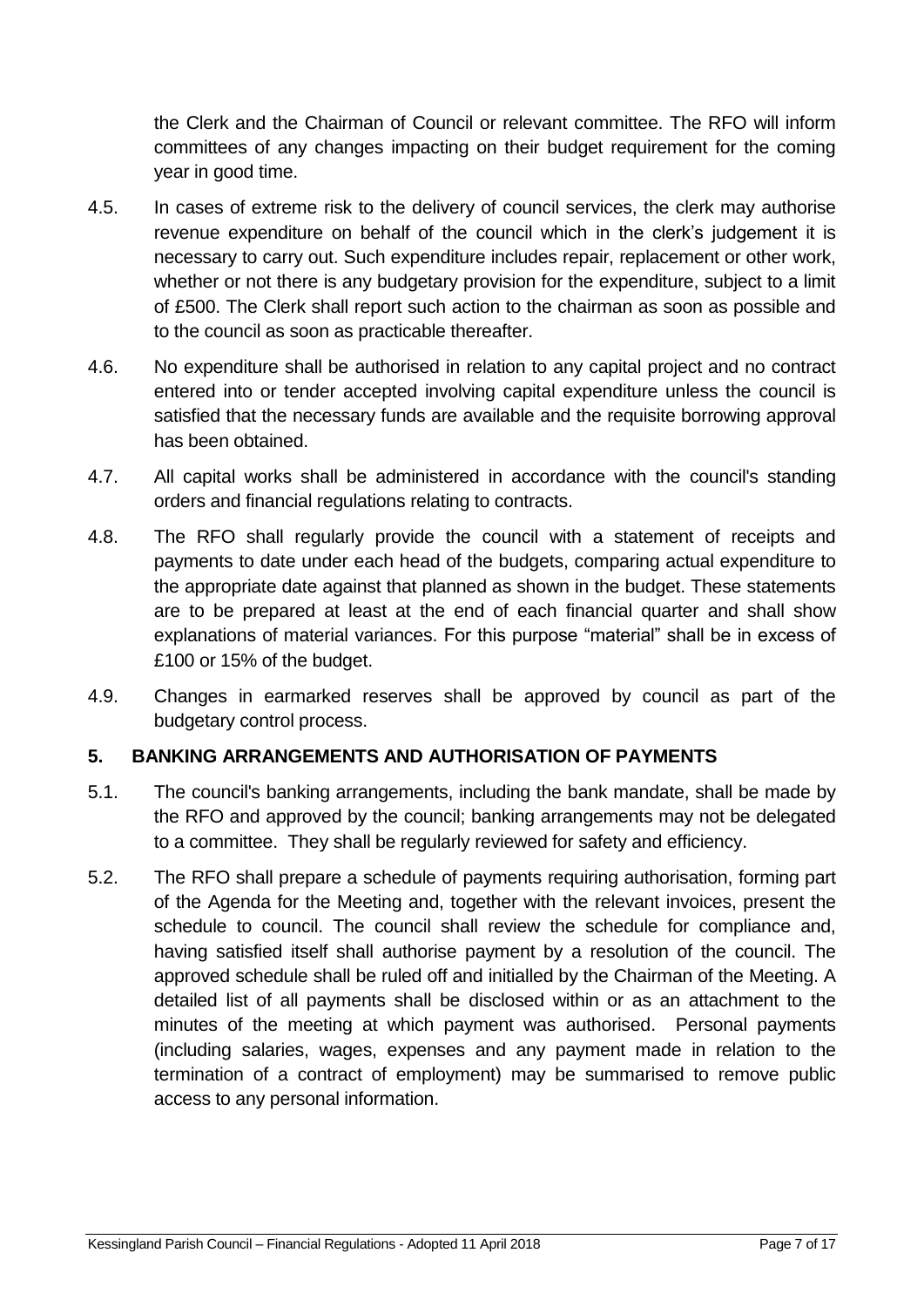- 5.3. All invoices for payment shall be examined, verified and certified by the RFO to confirm that the work, goods or services to which each invoice relates has been received, carried out, examined and represents expenditure previously approved by the council.
- 5.4. The RFO shall examine invoices for arithmetical accuracy and analyse them to the appropriate expenditure heading. The RFO shall take all steps to pay all invoices submitted, and which are in order, at the next available council meeting.
- 5.5. The Clerk and RFO shall have delegated authority to authorise the payment of items only in the following circumstances:
	- a) If a payment is necessary to avoid a charge to interest under the Late Payment of Commercial Debts (Interest) Act 1998, and the due date for payment is before the next scheduled Meeting of council, where the Clerk and RFO certify that there is no dispute or other reason to delay payment, provided that a list of such payments shall be submitted to the next appropriate meeting of council;
	- b) An expenditure item authorised under 5.6 below (continuing contracts and obligations) provided that a list of such payments shall be submitted to the next appropriate meeting of council; or
	- c) fund transfers within the councils banking arrangements up to the sum of £10,000, provided that a list of such payments shall be submitted to the next appropriate meeting of council.
- 5.6. For each financial year the Clerk and RFO shall draw up a list of due payments which arise on a regular basis as the result of a continuing contract, statutory duty, or obligation (such as but not exclusively, Salaries, PAYE and NI, Superannuation Fund and regular maintenance contracts and the like for which council may authorise payment for the year provided that the requirements of regulation 4.1 (Budgetary Controls) are adhered to, provided also that a list of such payments shall be submitted to the next appropriate meeting of council.
- 5.7. A record of regular payments made under 5.6 above shall be drawn up and be signed by two members on each and every occasion when payment is authorised thus controlling the risk of duplicated payments being authorised and / or made.
- 5.8. In respect of grants a duly authorised committee shall approve expenditure within any limits set by council and in accordance with any Policy statement approved by council. Any Revenue or Capital Grant in excess of £5,000 shall before payment, be subject to ratification by resolution of the council.
- 5.9. Members are subject to the Code of Conduct that has been adopted by the council and shall comply with the Code and Standing Orders when a decision to authorise or instruct payment is made in respect of a matter in which they have a disclosable pecuniary or other interest, unless a dispensation has been granted.
- 5.10. The council will aim to rotate the duties of members in these Regulations so that onerous duties are shared out as evenly as possible over time.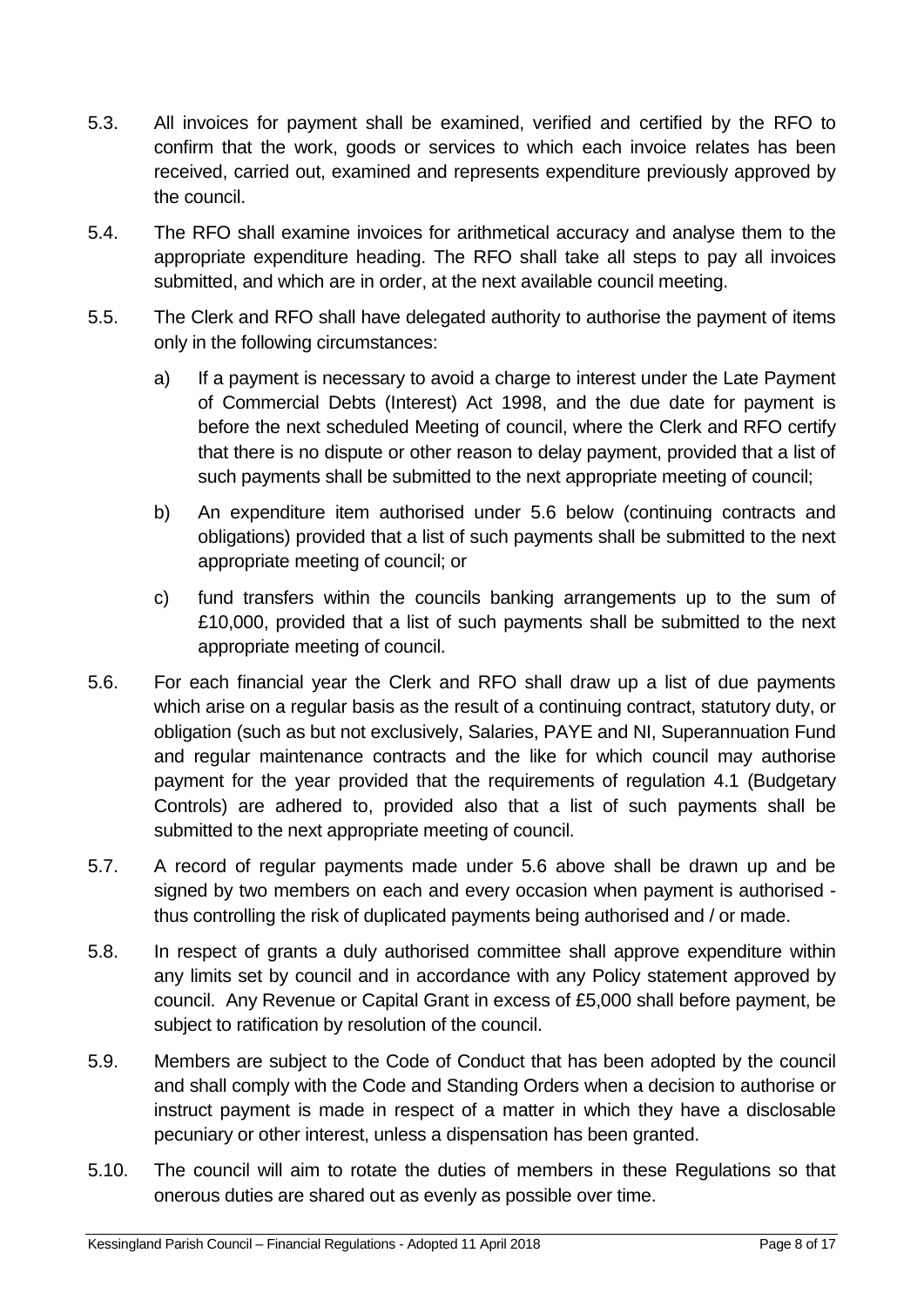5.11. Any changes in the recorded details of suppliers, such as bank account records, shall be approved in writing by a Member.

## <span id="page-8-0"></span>**6. INSTRUCTIONS FOR THE MAKING OF PAYMENTS**

- 6.1. The council will make safe and efficient arrangements for the making of its payments.
- 6.2. Following authorisation under Financial Regulation 5 above, the council, a duly delegated committee or, if so delegated, the Clerk or RFO shall give instruction that a payment shall be made.
- 6.3. All payments shall be effected by cheque or other instructions to the council's bankers, or otherwise, in accordance with a resolution of Council.
- 6.4. Cheques or orders for payment drawn on the bank account in accordance with the schedule as presented to council or committee shall be signed by two members of council in accordance with a resolution instructing that payment. If a member who is also a bank signatory has declared a disclosable pecuniary interest, or has any other interest, in the matter in respect of which the payment is being made, that Councillor shall be required to consider Standing Orders, and thereby determine whether it is appropriate and / or permissible to be a signatory to the transaction in question.
- 6.5. To indicate agreement of the details shown on the cheque or order for payment with the counterfoil and the invoice or similar documentation, the signatories shall each also initial the cheque counterfoil.
- 6.6. Cheques or orders for payment shall not normally be presented for signature other than at a council or committee meeting (including immediately before or after such a meeting). Any signatures obtained away from such meetings shall be reported to the council at the next convenient meeting.
- 6.7. If thought appropriate by the council, payment for utility supplies (energy, telephone and water) and any National Non-Domestic Rates may be made by variable Direct Debit provided that the instructions are signed by two members and any payments are reported to council as made. The approval of the use of a variable Direct Debit shall be renewed by resolution of the council at least every two years.
- 6.8. If thought appropriate by the council, payment for certain items (principally Salaries) may be made by Banker's Standing Order provided that the instructions are signed, or otherwise evidenced by two members are retained and any payments are reported to council as made. The approval of the use of a Banker's Standing Order shall be renewed by resolution of the council at least every two years.
- 6.9. If thought appropriate by the council, payment for certain items may be made by BACS or CHAPS methods provided that the instructions for each payment are signed, or otherwise evidenced, by two authorised bank signatories are retained and any payments are reported to council as made. The approval of the use of BACS or CHAPS shall be renewed by resolution of the council at least every two years.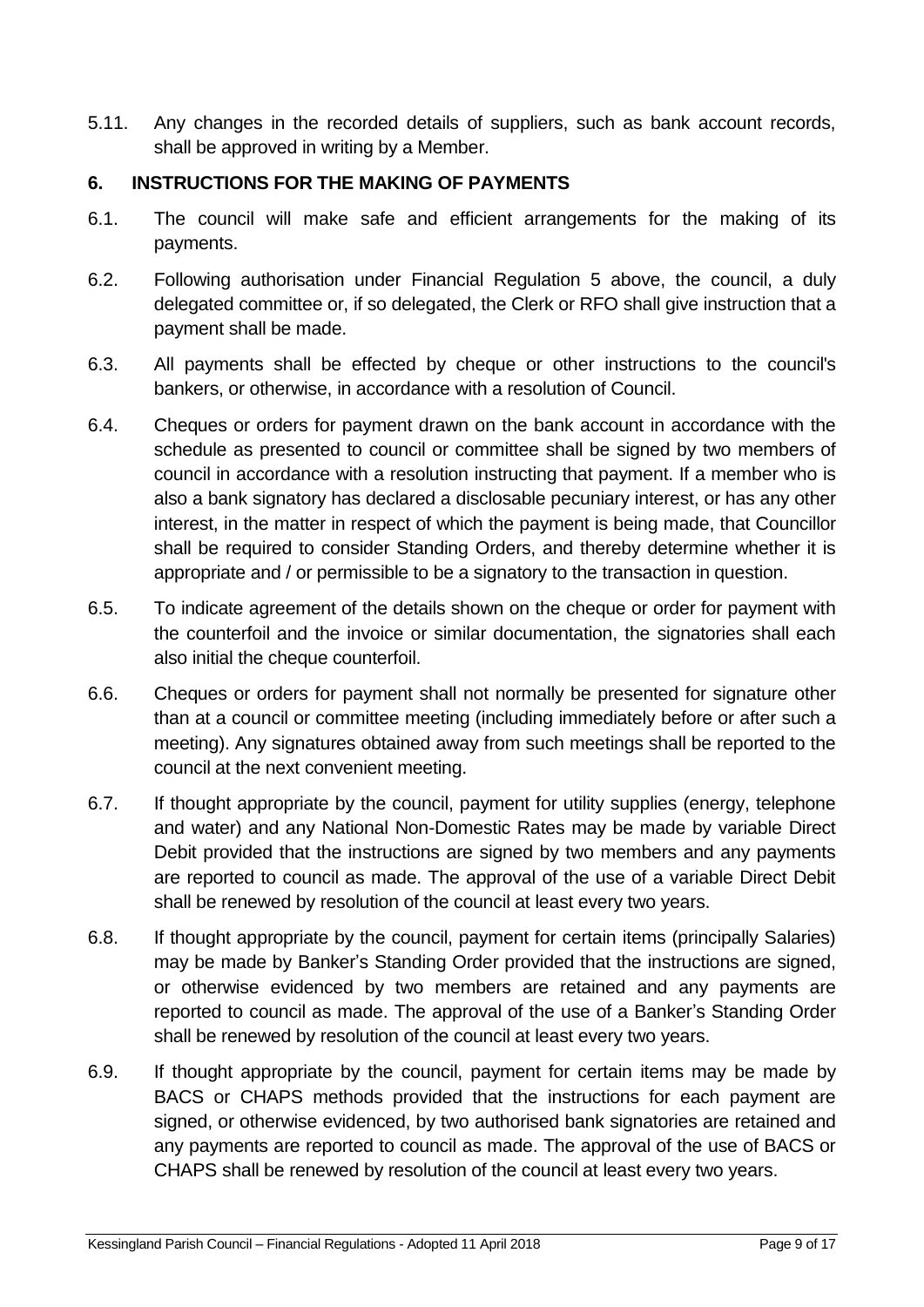- 6.10. If thought appropriate by the council payment for certain items may be made by internet banking transfer provided evidence is retained showing which members approved the payment.
- 6.11. Where a computer requires use of a personal identification number (PIN) or other password(s), for access to the council's records on that computer, a note shall be made of the PIN and Passwords and shall be handed to and retained by the Chairman of Council in a sealed dated envelope. This envelope may not be opened other than in the presence of two other councillors. After the envelope has been opened, in any circumstances, the PIN and / or passwords shall be changed as soon as practicable. The fact that the sealed envelope has been opened, in whatever circumstances, shall be reported to all members immediately and formally to the next available meeting of the council. This will not be required for a member's personal computer used only for remote authorisation of bank payments.
- 6.12. No employee or councillor shall disclose any PIN or password, relevant to the working of the council or its bank accounts, to any person not authorised in writing by the council or a duly delegated committee.
- 6.13. Regular back-up copies of the records on any computer shall be made and shall be stored securely away from the computer in question, and preferably off site.
- 6.14. The council, and any members using computers for the council's financial business, shall ensure that anti-virus, anti-spyware and firewall, software with automatic updates, together with a high level of security, is used.
- 6.15. Where internet banking arrangements are made with any bank, the Clerk shall be appointed as the Service Administrator. The Bank Mandate approved by the council shall identify a number of councillors who will be authorised to approve transactions on those accounts. The bank mandate will state clearly the amounts of payments that can be instructed by the use of the Service Administrator alone, or by the Service Administrator with a stated number of approvals.
- 6.16. Access to any internet banking accounts will be directly to the access page (which may be saved under "favourites"), and not through a search engine or e-mail link. Remembered or saved passwords facilities must not be used on any computer used for council banking work. Breach of this Regulation will be treated as a very serious matter under these regulations.
- 6.17. Changes to account details for suppliers, which are used for internet banking may only be changed on written hard copy notification by the supplier and supported by hard copy authority for change signed by the Clerk and a member. A programme of regular checks of standing data with suppliers will be followed.
- 6.18. Any Debit Card issued for use will be specifically restricted to the Clerk and the RFO and will also be restricted to a single transaction maximum value of £250 unless authorised by council or finance committee in writing before any order is placed.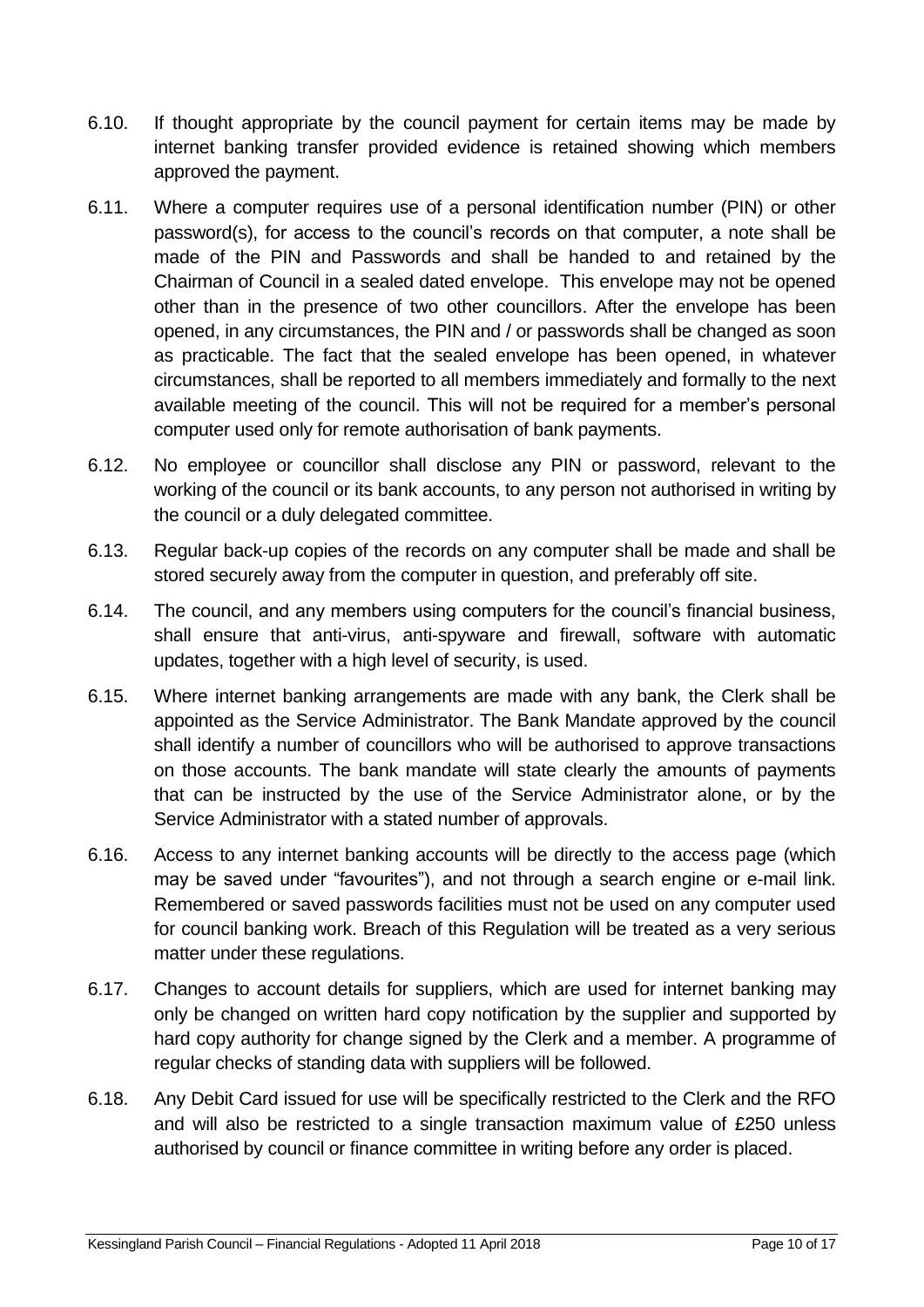- 6.19. A pre-paid debit card may be issued to employees with varying limits. These limits will be set by the council. Transactions and purchases made will be reported to the council and authority for topping-up shall be at the discretion of the council.
- 6.20. Any corporate credit card or trade card account opened by the council will be specifically restricted to use by the Clerk and RFO and shall be subject to automatic payment in full at each month-end. Personal credit or debit cards of members or staff shall not be used under any circumstances.
- 6.21. The council will not maintain any form of cash float. All cash received must be banked intact. Any payments made in cash by the Clerk or RFO (for example for postage or minor stationery items) shall be refunded on a regular basis, at least quarterly.

## <span id="page-10-0"></span>**7. PAYMENT OF SALARIES**

- 7.1. As an employer, the council shall make arrangements to meet fully the statutory requirements placed on all employers by PAYE and National Insurance legislation. The payment of all salaries shall be made in accordance with payroll records and the rules of PAYE and National Insurance currently operating, and salary rates shall be as agreed by council, or duly delegated committee.
- 7.2. Payment of salaries and payment of deductions from salary such as may be required to be made for tax, national insurance and pension contributions, or similar statutory or discretionary deductions must be made in accordance with the payroll records and on the appropriate dates stipulated in employment contracts, provided that each payment is reported to the next available council meeting, as set out in these regulations above.
- 7.3. No changes shall be made to any employee's pay, emoluments, or terms and conditions of employment without the prior consent of the council.
- 7.4. Each and every payment to employees of net salary and to the appropriate creditor of the statutory and discretionary deductions shall be recorded in a separate confidential record (confidential cash book). This confidential record is not open to inspection or review (under the Freedom of Information Act 2000 or otherwise) other than:
	- a) by any councillor who can demonstrate a need to know;
	- b) by the internal auditor;
	- c) by the external auditor; or
	- d) by any person authorised under Audit Commission Act 1998, or any superseding legislation.
- 7.5. The total of such payments in each calendar month shall be reported with all other payments as made as may be required under these Financial Regulations, to ensure that only payments due for the period have actually been paid.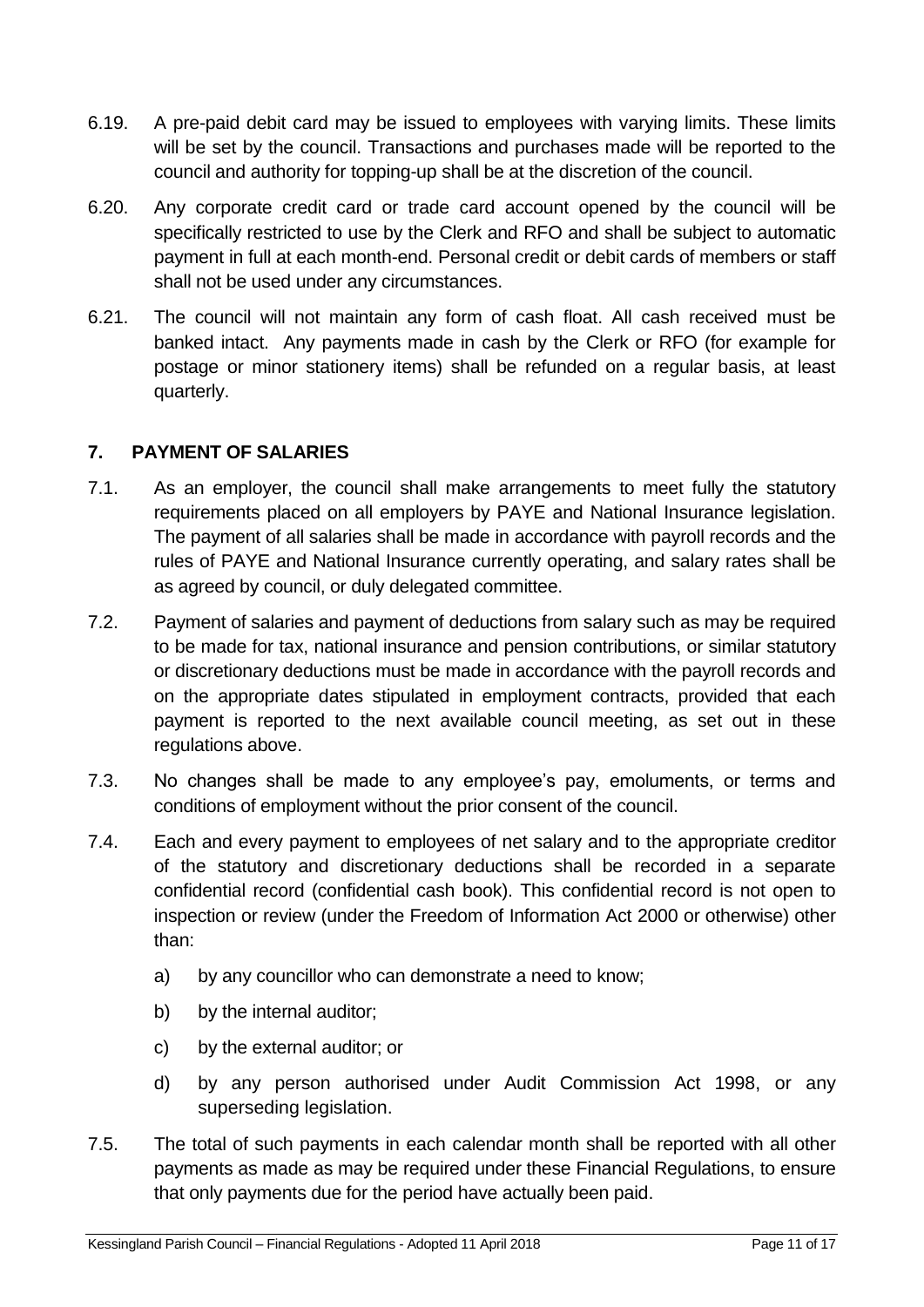- 7.6. An effective system of personal performance management should be maintained for the senior officers.
- 7.7. Any termination payments shall be supported by a clear business case and reported to the council. Termination payments shall only be authorised by council.
- 7.8. Before employing interim staff the council must consider a full business case.

## <span id="page-11-0"></span>**8. LOANS AND INVESTMENTS**

- 8.1. All borrowings shall be effected in the name of the council, after obtaining any necessary borrowing approval. Any application for borrowing approval shall be approved by Council as to terms and purpose. The application for Borrowing Approval, and subsequent arrangements for the Loan shall only be approved by full council.
- 8.2. Any financial arrangement which does not require formal Borrowing Approval from the Secretary of State/Welsh Assembly Government (such as Hire Purchase or Leasing of tangible assets) shall be subject to approval by the full council. In each case a report in writing shall be provided to council in respect of value for money for the proposed transaction.
- 8.3. The council will arrange with the council's Banks and Investment providers for the sending of a copy of each statement of account to the Chairman of the council at the same time as one is issued to the Clerk or RFO.
- 8.4. All loans and investments shall be negotiated in the name of the Council and shall be for a set period in accordance with council policy.
- 8.5. The council shall consider the need for an Investment Strategy and Policy which, if drawn up, shall be in accordance with relevant regulations, proper practices and guidance. Any Strategy and Policy shall be reviewed by the council at least annually.
- 8.6. All investments of money under the control of the council shall be in the name of the council.
- 8.7. All investment certificates and other documents relating thereto shall be retained in the custody of the RFO.
- 8.8. Payments in respect of short term or long term investments, including transfers between bank accounts held in the same bank, or branch, shall be made in accordance with Regulation 5 (Authorisation of payments) and Regulation 6 (Instructions for payments).

## <span id="page-11-1"></span>**9. INCOME**

- 9.1. The collection of all sums due to the council shall be the responsibility of and under the supervision of the RFO.
- 9.2. Particulars of all charges to be made for work done, services rendered or goods supplied shall be agreed annually by the council, notified to the RFO and the RFO shall be responsible for the collection of all accounts due to the council.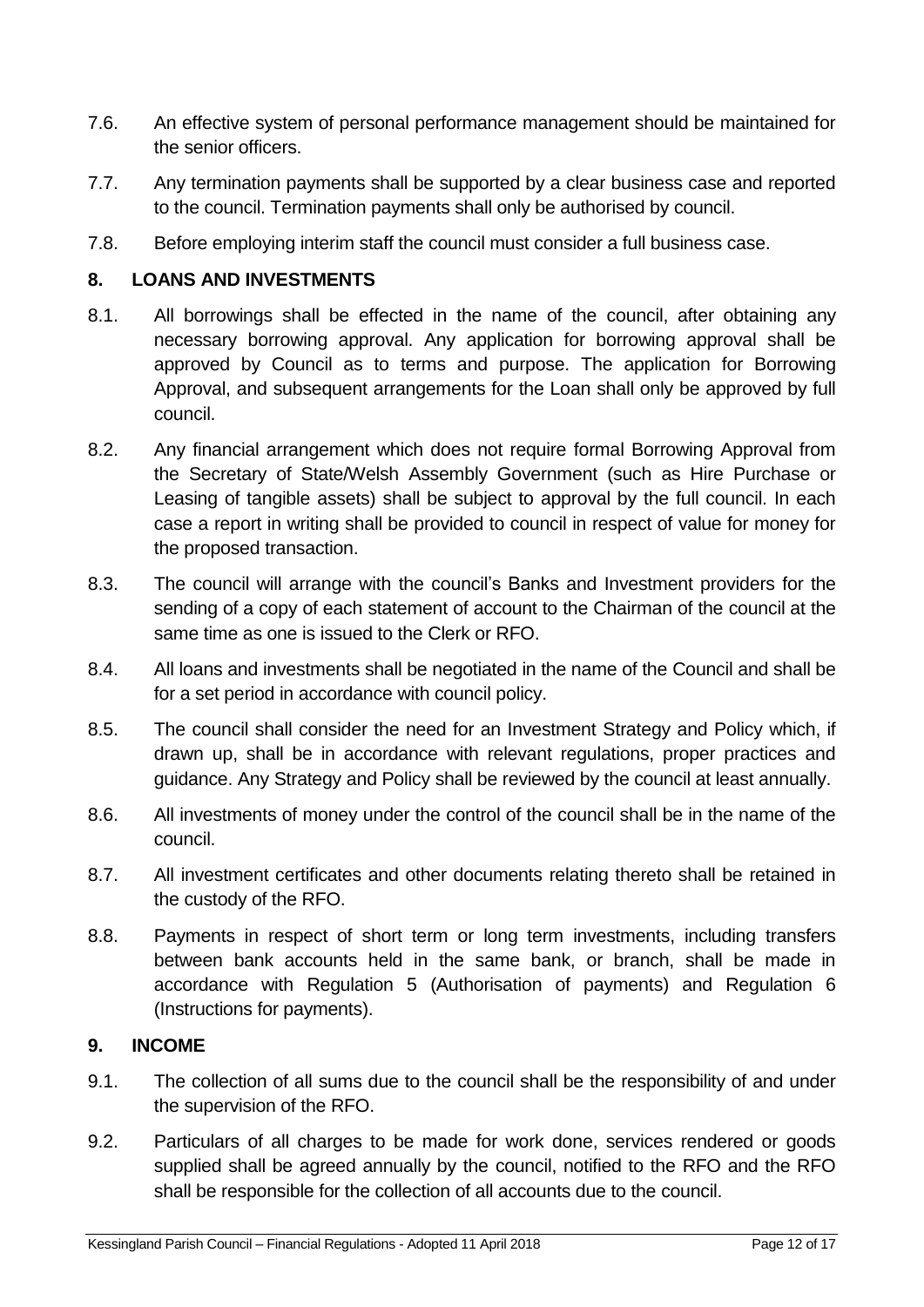- 9.3. The council will review all fees and charges at least annually, following a report of the Clerk.
- 9.4. Any sums found to be irrecoverable and any bad debts shall be reported to the council and shall be written off in the year.
- 9.5. All sums received on behalf of the council shall be banked intact as directed by the RFO. In all cases, all receipts shall be deposited with the council's bankers with such frequency as the RFO considers necessary.
- 9.6. The origin of each receipt shall be entered on the paying-in slip.
- 9.7. Personal cheques shall not be cashed out of money held on behalf of the council.
- 9.8. The RFO shall promptly complete any VAT Return that is required. Any repayment claim due in accordance with VAT Act 1994 section 33 shall be made at least annually coinciding with the financial year end.
- 9.9. Where any significant sums of cash are regularly received by the council, the RFO shall take such steps as are agreed by the council to ensure that more than one person is present when the cash is counted in the first instance, that there is a reconciliation to some form of control such as ticket issues, and that appropriate care is taken in the security and safety of individuals banking such cash.
- 9.10. Any income arising which is the property of a charitable trust shall be paid into a charitable bank account. Instructions for the payment of funds due from the charitable trust to the council (to meet expenditure already incurred by the authority) will be given by the Managing Trustees of the charity meeting separately from any council meeting (see also Regulation 16 below) ].

## <span id="page-12-0"></span>**10. ORDERS FOR WORK, GOODS AND SERVICES**

- 10.1. An official order or letter shall be issued for all work, goods and services unless a formal contract is to be prepared or an official order would be inappropriate. Copies of orders shall be retained.
- 10.2. Order books shall be controlled by the RFO.
- 10.3. All members and Officers are responsible for obtaining value for money at all times. An officer issuing an official order shall ensure as far as reasonable and practicable that the best available terms are obtained in respect of each transaction, usually by obtaining three or more quotations or estimates from appropriate suppliers, subject to any *de minimis* provisions in Regulation 11 (I) below.
- 10.4. A member may not issue an official order or make any contract on behalf of the council.
- 10.5. The RFO shall verify the lawful nature of any proposed purchase before the issue of any order, and in the case of new or infrequent purchases or payments, the RFO shall ensure that the statutory authority shall be reported to the meeting at which the order is approved so that the Minutes can record the power being used.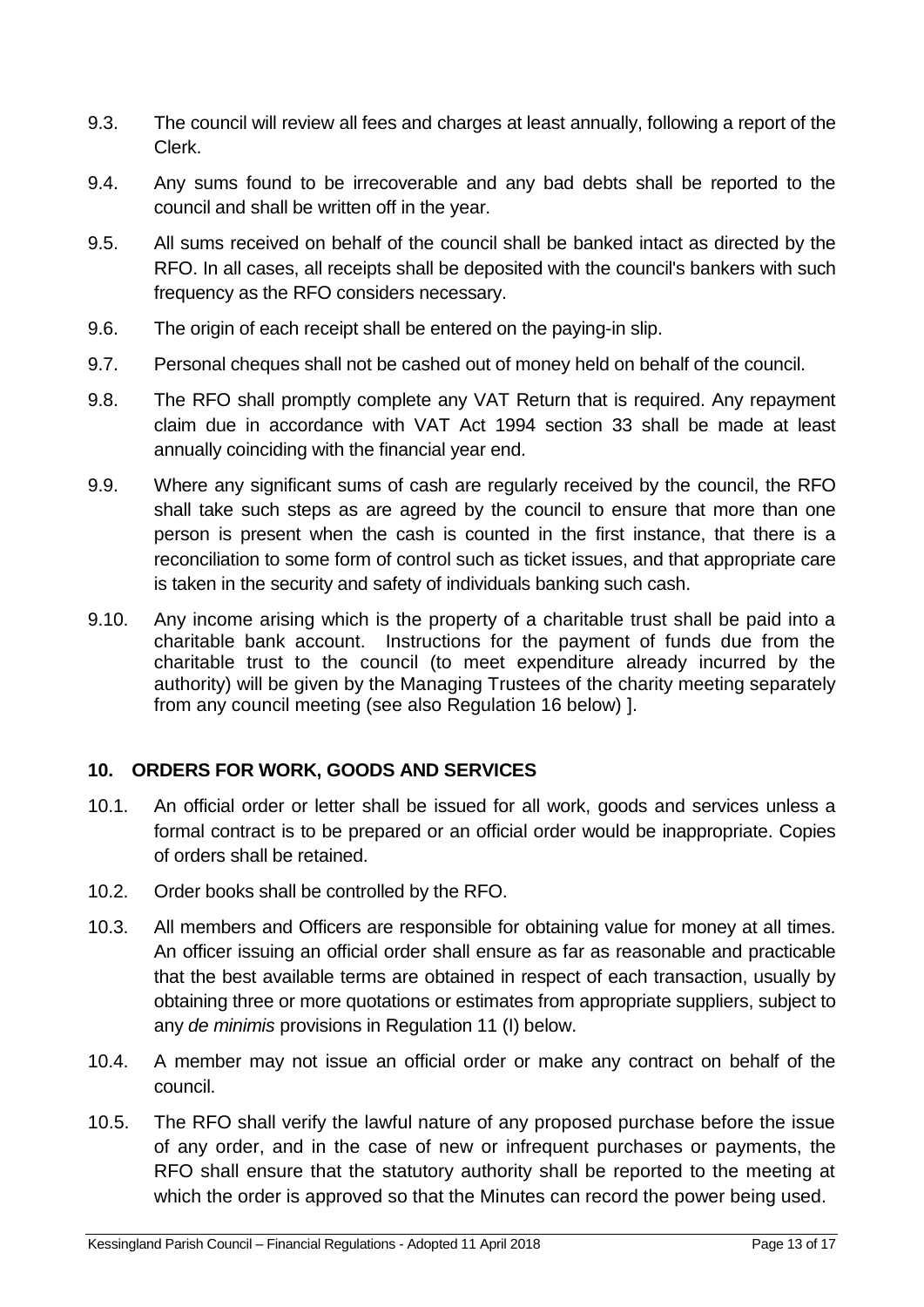## <span id="page-13-0"></span>**11. CONTRACTS**

- 11.1. Procedures as to contracts are laid down as follows:
	- a. Every contract shall comply with these financial regulations, and no exceptions shall be made otherwise than in an emergency provided that this regulation need not apply to contracts which relate to items (i) to (vi) below:
		- i. for the supply of gas, electricity, water, sewerage and telephone services;
		- ii. for specialist services such as are provided by solicitors, accountants, surveyors and planning consultants;
		- iii. for work to be executed or goods or materials to be supplied which consist of repairs to or parts for existing machinery or equipment or plant;
		- iv. for work to be executed or goods or materials to be supplied which constitute an extension of an existing contract by the Council;
		- v. for additional audit work of the external Auditor up to an estimated value of £500 (in excess of this sum the Clerk and RFO shall act after consultation with the Chairman and Vice Chairman of council); and
		- vi. for goods or materials proposed to be purchased which are proprietary articles and / or are only sold at a fixed price.
	- b. Where it is intended to enter into a contract exceeding £60,000 in value for the supply of goods or materials or for the execution of works or specialist services other than such goods, materials, works or specialist services as are excepted as set out in paragraph (a) the Clerk shall invite tenders from at least three firms to be taken from the appropriate approved list.
	- c. When applications are made to waive financial regulations relating to contracts to enable a price to be negotiated without competition the reason shall be embodied in a recommendation to the council.
	- d. Such invitation to tender shall state the general nature of the intended contract and the Clerk shall obtain the necessary technical assistance to prepare a specification in appropriate cases. The invitation shall in addition state that tenders must be addressed to the Clerk in the ordinary course of post. Each tendering firm shall be supplied with a specifically marked envelope in which the tender is to be sealed and remain sealed until the prescribed date for opening tenders for that contract.
	- e. All sealed tenders shall be opened at the same time on the prescribed date by the Clerk in the presence of at least one member of council.
	- f. If less than three tenders are received for contracts above £60,000 or if all the tenders are identical the council may make such arrangements as it thinks fit for procuring the goods or materials or executing the works.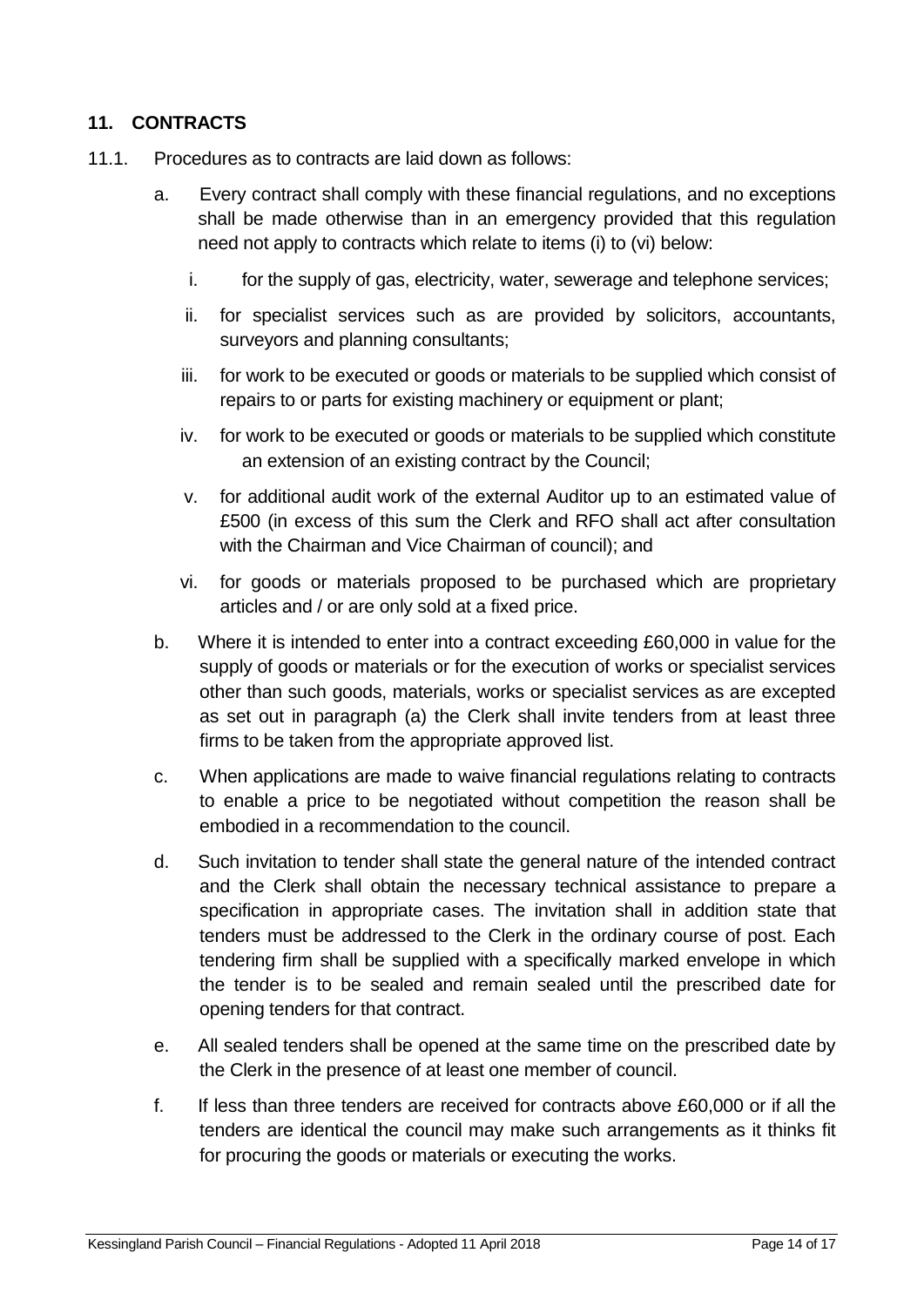- g. Any invitation to tender issued under this regulation shall be subject to Standing Order 15.
- h. When it is to enter into a contract of less than £60,000 in value for the supply of goods or materials or for the execution of works or specialist services other than such goods, materials, works or specialist services as are excepted as set out in paragraph (a) the Clerk or RFO shall obtain 3 quotations (priced descriptions of the proposed supply); where the value is below £3,000 and above £250 the Clerk or RFO shall strive to obtain 3 estimates. Otherwise, Regulation 10 (3) above shall apply.
	- i. The council shall not be obliged to accept the lowest or any tender, quote or estimate.
	- j. Should it occur that the council, or duly delegated committee, does not accept any tender, quote or estimate, the work is not allocated and the council requires further pricing, provided that the specification does not change, no person shall be permitted to submit a later tender, estimate or quote who was present when the original decision making process was being undertaken.
	- k. The European Union Procurement Directive shall apply and the terms of the Public Contracts Regulations 2015 and the Utilities Contracts Regulations 2006 including thresholds shall be followed.

## <span id="page-14-0"></span>**12. PAYMENTS UNDER CONTRACTS FOR BUILDING OR OTHER CONSTRUCTION WORKS**

- 12.1. Payments on account of the contract sum shall be made within the time specified in the contract by the RFO upon authorised certificates of the architect or other consultants engaged to supervise the contract (subject to any percentage withholding as may be agreed in the particular contract).
- 12.2. Where contracts provide for payment by instalments the RFO shall maintain a record of all such payments. In any case where it is estimated that the total cost of work carried out under a contract, excluding agreed variations, will exceed the contract sum of 5% or more a report shall be submitted to the council.
- 12.3. Any variation to a contract or addition to or omission from a contract must be approved by the council and Clerk to the contractor in writing, the council being informed where the final cost is likely to exceed the financial provision.

## <span id="page-14-1"></span>**13. STORES AND EQUIPMENT**

- 13.1. The officer in charge of each section shall be responsible for the care and custody of stores and equipment in that section.
- 13.2. Delivery Notes shall be obtained in respect of all goods received into store or otherwise delivered and goods must be checked as to order and quality at the time delivery is made.
- 13.3. Stocks shall be kept at the minimum levels consistent with operational requirements.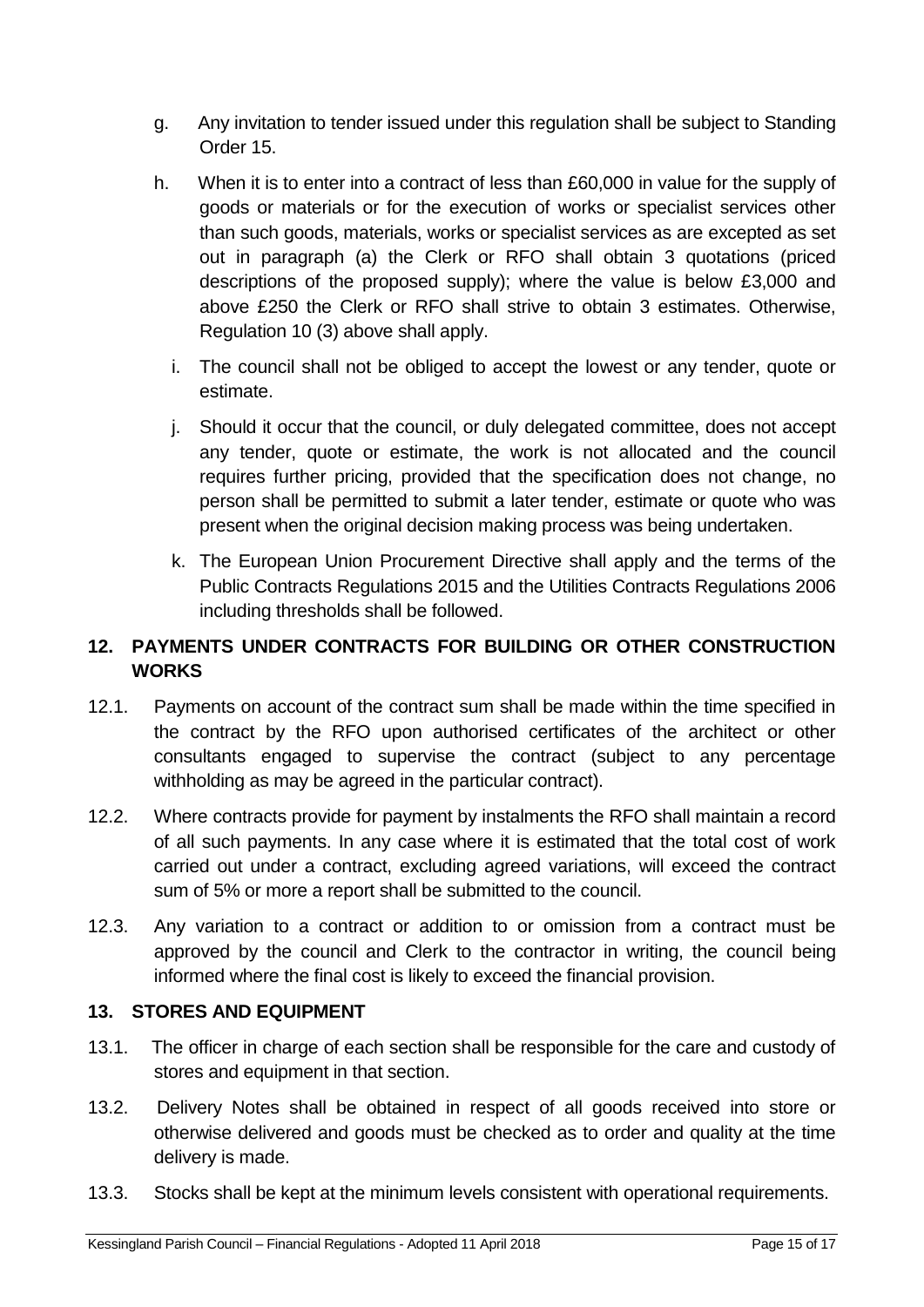13.4. The RFO shall be responsible for periodic checks of stocks and stores at least annually.

#### <span id="page-15-0"></span>**14. ASSETS, PROPERTIES AND ESTATES**

- 14.1. The Clerk shall make appropriate arrangements for the custody of all title deeds and Land Registry Certificates of properties held by the council. The RFO shall ensure a record is maintained of all properties held by the council, recording the location, extent, plan, reference, purchase details, nature of the interest, tenancies granted, rents payable and purpose for which held in accordance with Accounts and Audit Regulations.
- 14.2. No tangible moveable property shall be purchased or otherwise acquired, sold, leased or otherwise disposed of, without the authority of the council, together with any other consents required by law, save where the estimated value of any one item of tangible movable property does not exceed £250.
- 14.3. No real property (interests in land) shall be sold, leased or otherwise disposed of without the authority of the council, together with any other consents required by law, In each case a Report in writing shall be provided to council in respect of valuation and surveyed condition of the property (including matters such as planning permissions and covenants) together with a proper business case (including an adequate level of consultation with the electorate).
- 14.4. No real property (interests in land) shall be purchased or acquired without the authority of the full council. In each case a Report in writing shall be provided to council in respect of valuation and surveyed condition of the property (including matters such as planning permissions and covenants) together with a proper business case (including an adequate level of consultation with the electorate).
- 14.5. Subject only to the limit set in Reg. 14.2 above, no tangible moveable property shall be purchased or acquired without the authority of the full council. In each case a Report in writing shall be provided to council with a full business case.
- 14.6. The RFO shall ensure that an appropriate and accurate Register of Assets and Investments is kept up to date. The continued existence of tangible assets shown in the Register shall be verified at least annually, possibly in conjunction with a health and safety inspection of assets.

#### <span id="page-15-1"></span>**15. INSURANCE**

- 15.1. Following the annual risk assessment (per Financial Regulation 17), the RFO shall effect all insurances and negotiate all claims on the council's insurers in consultation with the Clerk.
- 15.2. The Clerk shall give prompt notification to the RFO of all new risks, properties or vehicles which require to be insured and of any alterations affecting existing insurances.
- 15.3. The RFO shall keep a record of all insurances effected by the council and the property and risks covered thereby and annually review it.